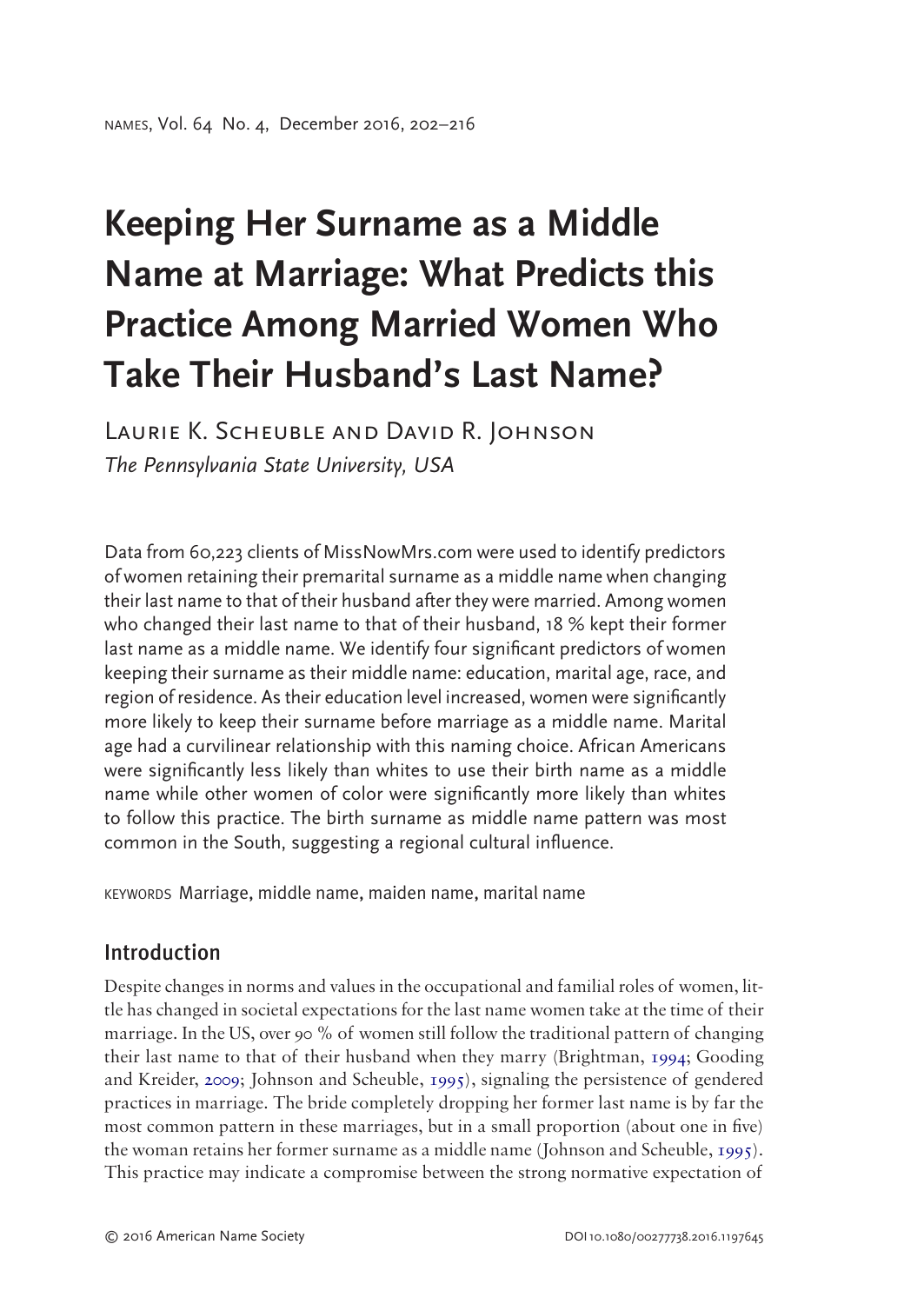<span id="page-1-5"></span><span id="page-1-4"></span><span id="page-1-3"></span><span id="page-1-0"></span>taking their husband's surname and her desire to maintain her own identity and link to her family of origin. Researchers have examined predictors of and reasons for women retaining their birth surname as a last name when they marry (Abel and Kruger, [2011](#page-12-3); Goldin and Shim, [2004](#page-12-4); Gooding and Kreider, [2009](#page-12-1); Hoffnung, [2006](#page-12-5); Kerns, [2011](#page-12-6)), but little research has focused on the prevalence of women keeping their birth surname as a middle name at the time of marriage. Even less is known about what factors explain this naming practice.

Our study examined factors that predict this naming pattern among a large group of women who used the services of MissNowMrs.com to assist them with the bureaucratic and legal steps required for a marital name change. Focusing only on women who took their husband's name as their surname  $(N = 60,223)$ , we compared wives who completely dropped their premarital surname with those who kept it as their middle name. The factors we examined include the woman's age at the time of marriage, the region where she lived, whether or not she was a US citizen, her race and ethnicity, and her educational attainment.

## Literature review

In the US, about 7 % of women have a different surname than their husband (Gooding and Kreider, [2009](#page-12-1)). This finding is consistent with historical patterns of name-change expectations for women at the time of marriage. The US, influenced by legal traditions brought over from England, adopted the custom and legal expectation of women having the same surname as their husband (Suarez, [1997](#page-13-0)). Although brides in the US are not legally required to take their husband's last name as their own, it is still the tradition for women to do so.

<span id="page-1-8"></span><span id="page-1-7"></span><span id="page-1-6"></span><span id="page-1-2"></span><span id="page-1-1"></span>The focus in the research literature has been on the characterization of marital naming choices as traditional/conventional and nontraditional/nonconventional (Etaugh et al., [1999](#page-12-7); Forbes et al., [2002](#page-12-8); Gooding and Kreider, [2009](#page-12-1); Hoffnung, [2006](#page-12-5); Johnson and Scheuble, [1995;](#page-12-2) Kerns, [2011](#page-12-6); Scheuble et al., [2000;](#page-13-1) Scheuble et al., [2012](#page-12-9)). Traditional surname choice at the time of marriage is defined as a woman changing her last name to that of her husband. Nontraditional choices include brides keeping their birth surname, hyphenating their last name with their husband's, and creating a new last name. This study focuses on the marital naming choice which is a compromise between the traditional and nontraditional: the bride taking her husband's surname as her own but retaining her birth surname as her middle name.

Only two studies have examined the prevalence of women using their premarital surname as a middle name. Johnson and Scheuble ([1995](#page-12-2)), in a study based on a representative sample from the US, examined predictors of brides making a nontraditional marital name choice as compared to taking their husband's surname and completely dropping their own birth surname. Among the women who changed their last name to that of their husband, the findings showed about 25 % kept their former surname as a middle name. All other nontraditional naming choices combined — keeping her last name, hyphenating, using two last names, creating a new name — were chosen by less than 5 % of the married women in the sample. A more recent study (Hoffnung, [2006](#page-12-5)), using data from a convenience sample of  $126$  women from the US, found that  $17\%$  of these women either planned to or used their birth surname as a middle name when they married.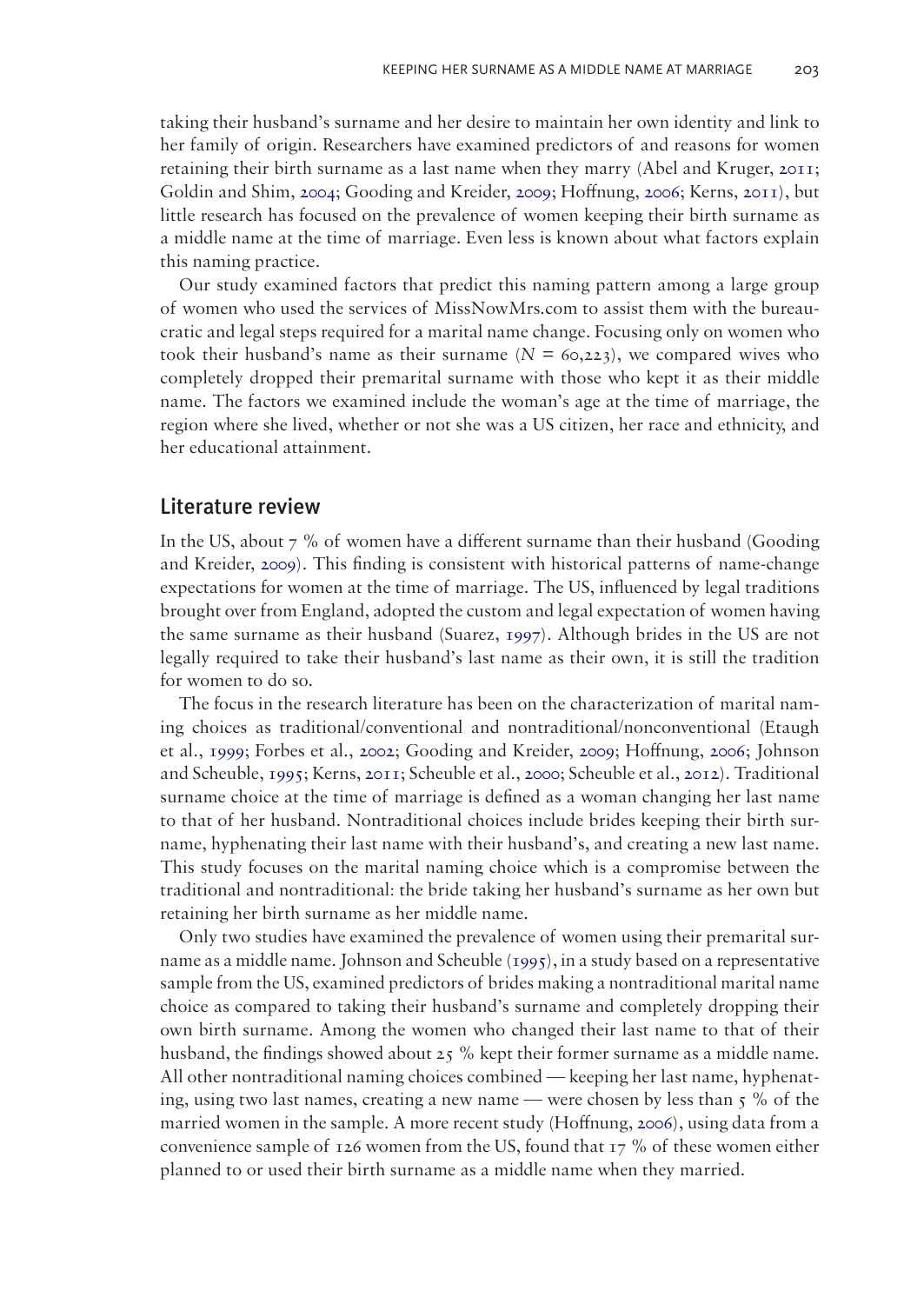<span id="page-2-5"></span><span id="page-2-3"></span><span id="page-2-0"></span>Despite increased acceptance by the public of egalitarian treatment in laws, work, and family (Bolzendahl and Myers, [2004;](#page-12-10) Thorton and Young-Demarco, [2001\)](#page-13-2), it is still normative for women to change their last name to that of their husband when they marry. For both men and women the traditional practice for them is to receive the last name of their father at birth. This patrimonial pattern extends to marriage, where the wife is expected to take the name of another man — her husband — when she marries. One of the consequences of the application of a system of patrimony is that men will have the same surname throughout their life, while women's surnames will change if they marry (Lebell, [1988\)](#page-12-11), resulting in a gendered pattern which treats husbands' and wives' surnames very differently even though both began with their father's surname. The median age at first marriage for women in the US is slightly under 27 years (US Census Bureau, [2010](#page-13-3)), so, when a woman marries, she has had her father's last name for about one-third of her life and has likely experienced important life events with that surname, including graduation from educational institutions and establishing a career. Although the bride is still carrying a male surname at the time of marriage, her birth surname is one that she may view as an important part of her self-identity (Foss and Edson, [1989](#page-12-4); Laskowski, [2010](#page-12-12); Twenge, [1997](#page-13-4)).

<span id="page-2-7"></span><span id="page-2-6"></span><span id="page-2-4"></span><span id="page-2-2"></span>Only a small percentage of brides in the US maintain their birth surnames at the time of marriage. Gooding and Kreider [\(2009](#page-12-1)), analyzing nationally representative data from the American Community Survey of native-born women, found that 93 % of these women had the same surname as their husband. Similarly, Johnson and Scheuble [\(1995](#page-12-2)), analyzing data also from a nationally representative random sample, found that less than 6 % of the women retained their birth surname when they married. In contrast, Maceacheron [\(2011](#page-12-13)) reports that 16 % of women ( $N = 28,680$ ) who married in Hawaii in 2006 retained their birth surname and an additional  $\zeta$ % hyphenated their last name with that of their husband. This difference may reflect a US regional or cultural difference since regional effects on marital surname choice have been found in other studies (Gooding and Kreider, [2009;](#page-12-1) Johnson and Scheuble, [1995](#page-12-2)). Cultural differences also may affect these findings since these data included women who originated from countries outside of the US. Other researchers have also examined marital surname using nonrandom samples and report that anywhere in the range of  $10-30$  % of women kept their birth surname as a last name when they married (Goldin and Shim, [2004;](#page-12-4) Hoffnung, [2006;](#page-12-5) Kopelman et al., 2009; Lillian, [2009](#page-12-11); Scheuble et al., [2000\)](#page-13-1).

The background factors that predict why some women elect to keep their premarital surname as part of their name have received limited empirical attention in the literature. Although the data we were using contained no information about the motivations for the name choice, we can draw inferences about motivations by examining social and demographic factors that have been found in the literature to affect women's last name choice at marriage. The extant research on a bride's last name choice primarily focuses on maintaining identity and the role of cultural expectations as explanations for the surname choice.

<span id="page-2-1"></span>Foss and Edson ([1989](#page-12-14)) gathered data from a convenience sample of three groups of women and found women taking their husband's last name were concerned with the importance of the relationship first, cultural expectations, second, and issues having to do with the self, last. In contrast, for women who did not change their surname, the main focus was on the self, followed by importance of the relationship, with cultural expectations ranked last. The importance of the self and the relationship were valued equally by brides who hyphenated their surname with that of their husband. The importance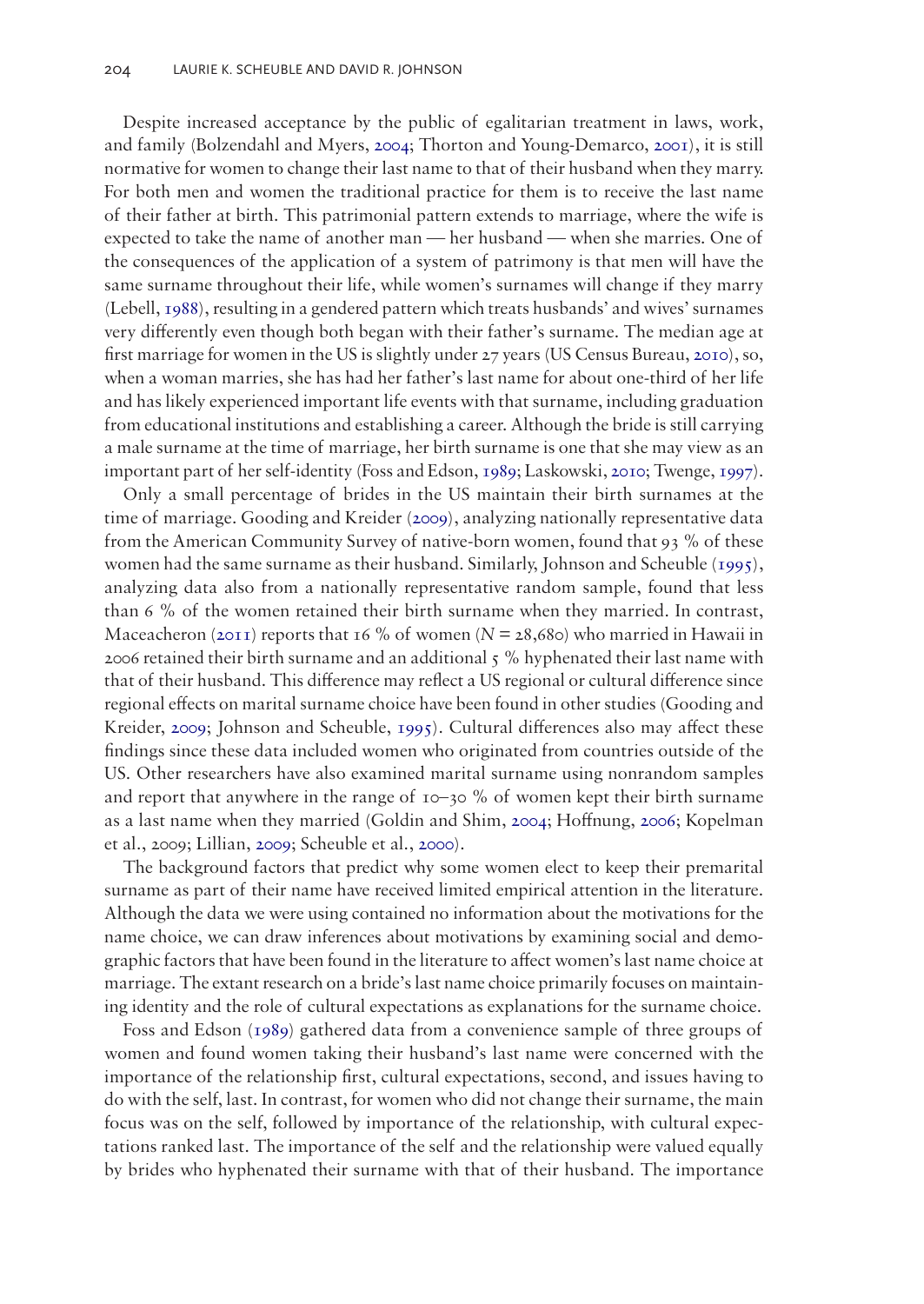<span id="page-3-1"></span>of cultural expectations ranked third for these women. In a similar study, Mills ([2003\)](#page-12-15) distributed an e-mail questionnaire to British feminist academics ( $N = 36$ ) in order to examine the reasons for last name choice at marriage. Women who changed their last name to that of their husband did so to show a sense of belonging with the husband's family, while others saw it as a valid choice because they felt no identification with their own birth surname. Women who added their husband's name on to their own name did so because it was a compromise that preserved some aspect of their former identity. In another study focusing on the meaning of marital surnames, Laskowski [\(2010](#page-12-16)) interviewed 23 women who kept their surname after marriage and found that the reasons for retaining the birth name included maintaining identity, keeping ties to the birth lineage, and demonstrating a balance of power in the relationship.

<span id="page-3-0"></span>These studies of identity and naming, although not based on random samples which limits their generalizability, all found that women making nontraditional naming choices were more focused on their individual identity as compared to their counterparts. Women who kept their premarital surname as a middle name and changed their surname to that of their husband were striving to maintain their own identity while simultaneously following traditional expectations regarding marriage in the US.

## Predictors of keeping premarital surname as a middle name

#### *Education*

Education has been a consistent predictor of women making a nontraditional last name choice at the time of their marriage. We expect that women with higher levels of education compared to those with lower levels of education will be more likely to retain their premarital last name as a middle name. Researchers have found this education effect in other studies (Gooding and Kreider, [2009;](#page-12-1) Hoffnung, [2006](#page-12-5); Johnson and Scheuble, [1995](#page-12-2)). Johnson and Scheuble ([1995\)](#page-12-2) found that brides with higher levels of education were significantly more likely than those with lower levels of education to maintain their birth surname as their last name (data for this study came from a nationally representative sample of married persons and their married children). Hoffnung ([2006](#page-12-5)) also found a relationship between education and a bride keeping her birth surname (these data came from a content analysis of the *New York Times* and survey data from 126 collegeeducated married women). Gooding and Kreider [\(2009](#page-12-1)), using data from a weighted, stratified, random sample, found that higher educational attainment increased the odds of women retaining their birth surname as their last name when they married. Although no research has examined this relationship among women who kept their birth surname as a middle name compared to dropping their premarital surname altogether, we expect the relationship to be in the same direction with higher education leading to a greater likelihood of keeping their birth surname as a middle name.

#### *Citizenship*

<span id="page-3-2"></span>Marital naming norms and practices vary substantially among countries. Valetas ([2001\)](#page-13-5) examined marital naming practices in European Union countries and found important differences in patterns among countries. In Germany, Great Britain, Austria, France,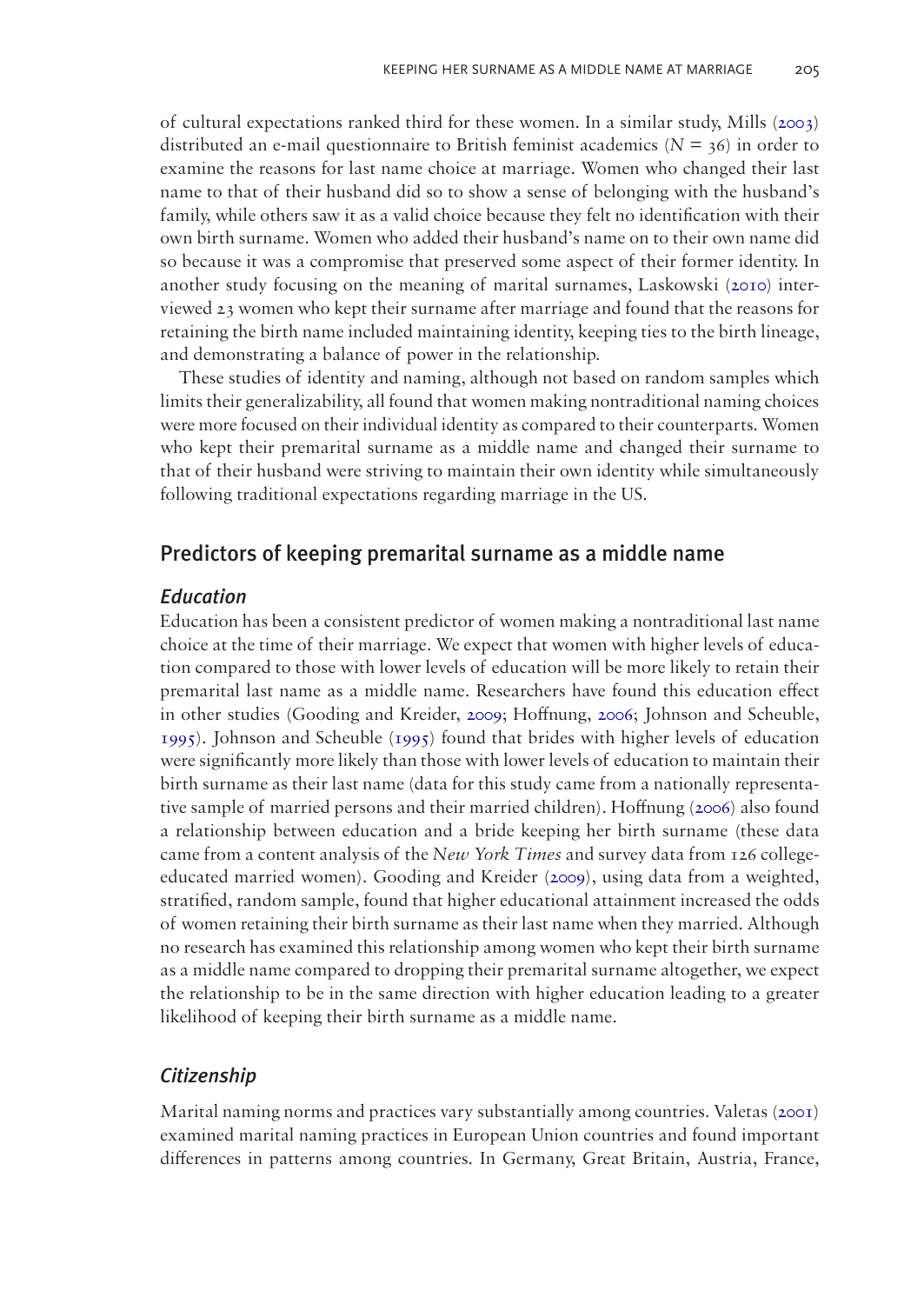<span id="page-4-0"></span>Ireland, Sweden, and Finland, brides' last name choices were most like those in the US, with the majority of women taking their husband's last name as their own. Women in Spain deviated the most from the US pattern with only 4 % of women changing their last name to that of their husband. In non-European countries, marital naming practices and norms also vary substantially. In some Asian countries (e.g. China and Korea) wives keep their birth surname when they marry, but in Japan a single family surname is required by law. The most common pattern in Latin American countries, where multiple surnames represent the norm, is to append the husband's surname to the wife's name, although the common practice is that she continues to use her premarital surname (Arichi, [1999](#page-12-17); Kidder, [2014](#page-12-18); Lauderdale and Kestenbaum, [2000](#page-12-12); Noack and Wiik, [2008;](#page-12-19) Tirosh, [2010](#page-13-6)). In this study, we focused on brides who married in the US, although our dataset contained information about whether or not the bride was a citizen of the US. Unfortunately, the dataset had no information on the country of origin of those who were not US citizens. We expect, based on what we know about naming in other countries, that overall noncitizens would be more likely than US citizens to retain their birth surname as a middle name at marriage.

## <span id="page-4-4"></span><span id="page-4-3"></span><span id="page-4-1"></span>*Marital age*

<span id="page-4-2"></span>Several research studies have examined the relationship between marital age and keeping one's birth name as a last name and found that those women marrying at later ages were significantly more likely to retain their birth surname as a last name than those marrying at younger ages (Goldin and Shim, [2004;](#page-12-4) Gooding and Kreider, [2009;](#page-12-1) Hoffnung, [2006](#page-12-5); Kopelman et al., [2009](#page-12-20); Maceacheron, [2011](#page-12-13); Scheuble et al., [2000\)](#page-13-1). The longer women lived in adult roles with their own surname, the more we would expect them to identify with this name in their everyday life; an explanation which is consistent with the findings of a marital age effect in these studies. We expect this same process to operate in affecting women's decision to retain a part of their adult identity by keeping their premarital surname in some capacity, such as it becoming a middle name.

#### *Ethnoracial effects*

Race and ethnicity may have an effect on a woman keeping her birth surname as a middle name when she marries because they comprise an indicator of cultural and historical differences. Gooding and Kreider ([2009\)](#page-12-1) found that both Native American and Asian-American women were more likely to use a nontraditional last name at the time of their marriage as compared to whites. Hoffnung (2006) compared whites and women of color to examine differences in last name choice at the time of marriage. She found that women of color were more likely to make a nontraditional last name choice than white women. Based on this research, we expect women of other races, as compared to white women, to be the most likely to maintain their surname as a middle name when they marry.

## *Region in the US*

Johnson and Scheuble ([1995](#page-12-2)) analyzed data from a national sample of women in the US and found that women in the Southern region (US Department of Commerce, Economics,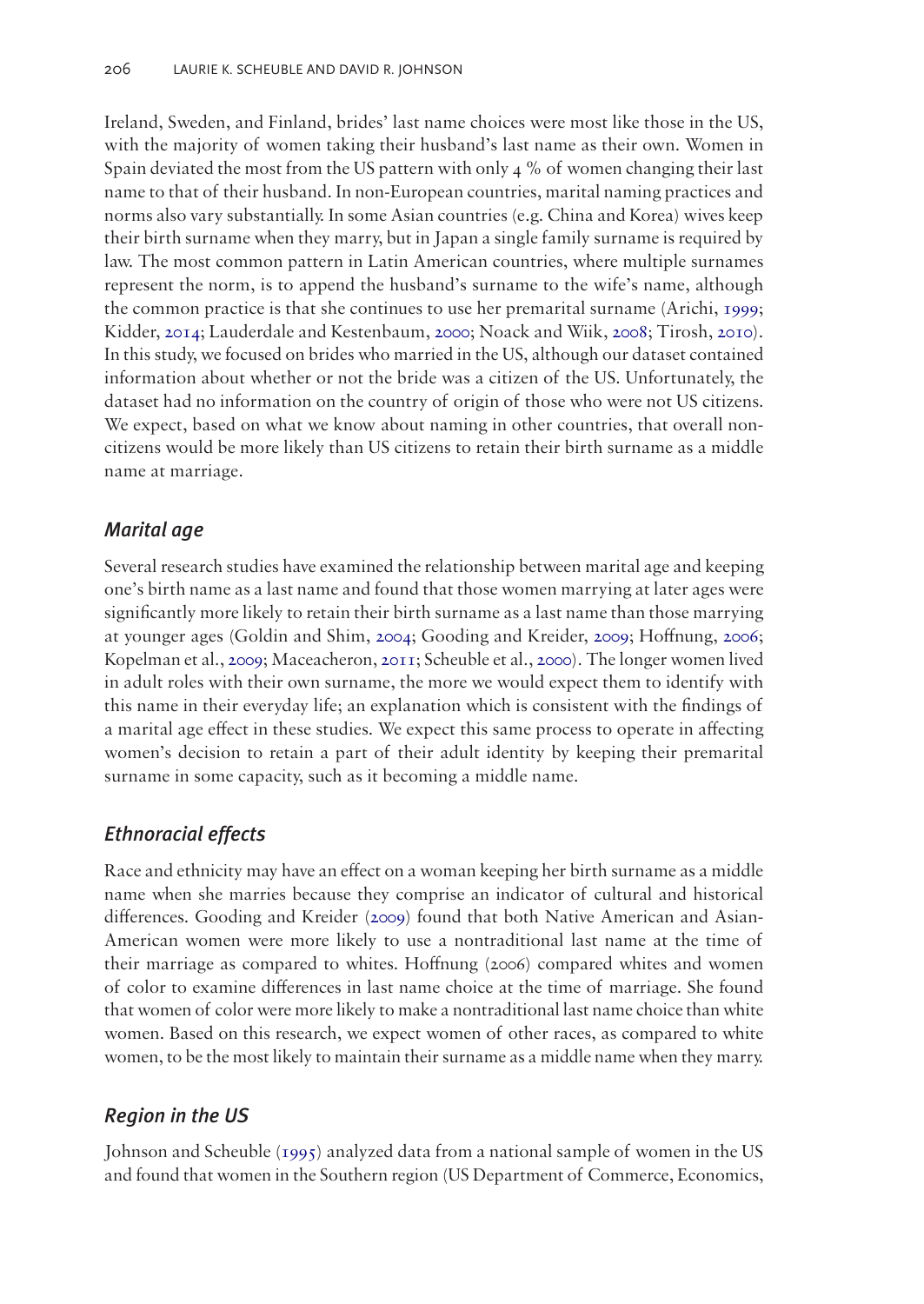<span id="page-5-2"></span><span id="page-5-0"></span>and Statistical Administration, [2010\)](#page-13-7) were substantially more likely than women in other regions to keep their premarital surname as a middle name. Anecdotal evidence from wedding forum website discussions and posts suggests that, in the South, there is a historical cultural tradition of women keeping their birth surname as a middle name when they marry (Holway, [2013](#page-12-21); Q+A Ask Carly, [2014](#page-12-9); Thomas, [2013\)](#page-13-8). Consistent with this evidence, we expect to find that Southern women will be more likely to follow this practice than women in other regions.

## Hypotheses

- <span id="page-5-1"></span>(1) Women with higher levels of education will be more likely than those with lower levels of education to retain their surname as a middle name at marriage.
- (2) Women who are citizens of the United States will be less likely to keep their surname as a middle name when they marry than women who are not citizens of the United States.
- (3) As marital age increases, women will be more likely to use their surname as a middle name when they marry.
- (4) Women in the South as compared to women in other regions of the US will be more likely to use their surname as a middle name at marriage.

## Methods

#### *Sample*

Data for this study came from a sample of 60,223 women who utilized the services of MissNowMrs.com; a business that assists people making a surname or middle name change at the time of their marriage. Last name changes included dropping their birth surnames completely and changing their surname to that of their husband, dropping their middle name and using their birth surname as a middle name along with their husband's last name, and other name-change variations. This sample excluded women who did not change their surname at all when they married. The data used here came from the years 2008–2012. The majority of the women using the service took their husband's last name, dropping their own surname completely  $(76.5 \%)$ .

- 16.3 % changed their last name to that of their husband but retained their former surname as a middle name
- 4 % hyphenated their birth surname with that of their husband
- 1.5 % combined their last name with that of their husband without a hyphen, and
- 1.4 % took a new last name that was not their husband's.

Although the sample is not necessarily representative of all marriages during this time period, the distribution of marital naming patterns in this sample was very similar to that observed in other, more representative, studies.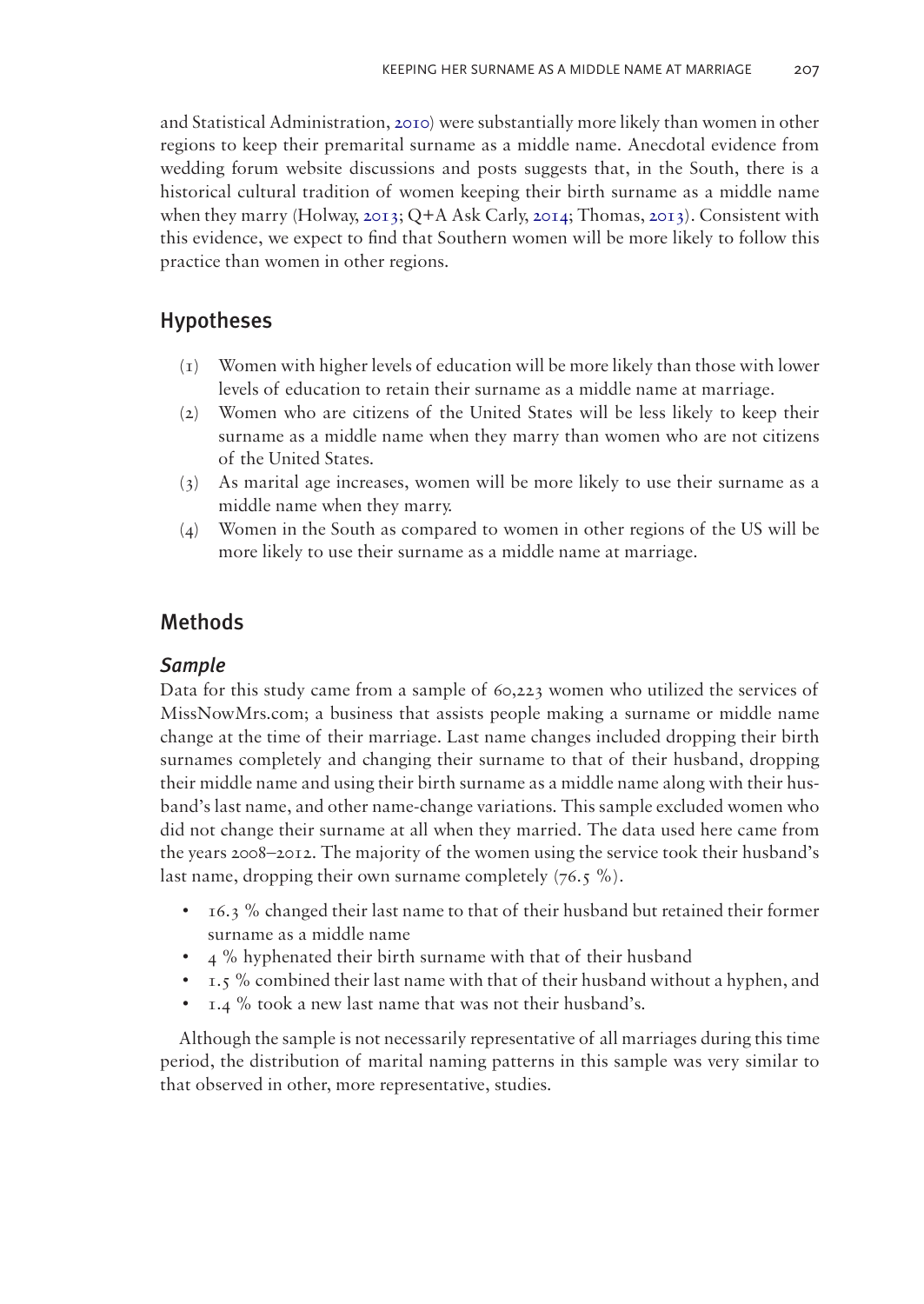## *Dependent variable*

The dependent variable was constructed to contrast those keeping their premarital surname as a middle name and changing their last name to that of their husband (coded as 1) with those changing their last name to that of their husband and dropping their premarital surname completely (coded as 0). This analysis focused only on these two groups of women. In these marriages, 82 % of women took their husband's surname as their last name and dropped their own surname, while 18 % retained their surname as a middle name.

## *Independent variables*

Five independent variables were included in the analysis. Education was measured in six categories ranging from some high school education  $(r)$  to an advanced degree  $(6)$ . Overall, this was a well-educated group of respondents with about 6.0 % having a high school education or less, 17.5 % having some college education, 8.0 % having an associate's degree, 44 % having a bachelor's degree, and 25 % having an advanced degree. The woman's US citizenship status at the time of marriage was measured in two categories ( $\circ$  = not a US citizen,  $I = \text{yes}$ ). Less than  $I\%$  of the women were not US citizens. Age was measured in years and ranged from 18–75 years with a median age of 28 years. This is comparable to the median age at first marriage for women in the US, which is about 27 years (US Census Bureau, 2010). The ethnoracial variable consisted of four categories: white (91.3 %), African American (4.1 %), Asian (3.3 %), and other (1.2 %) which included Hispanic women. The final independent variable, region where the bride lived, was coded into nine US Census Bureau (2013) regions. The specific states in each region are listed in Appendix A. Table [1](#page-6-0) presents the descriptive information for all the variables in the analysis.

| DEJUNI TIVE JIMIIJITUJ TUN VANIADLEJ IN TITE MUDEL |         |         |         |        |                |  |  |
|----------------------------------------------------|---------|---------|---------|--------|----------------|--|--|
|                                                    | N       | Minimum | Maximum | Mean   | Std. Deviation |  |  |
| Birth as middle name                               | 108,123 | 0.00    | 1.00    | 0.1753 | 0.38023        |  |  |
| Education                                          | 73,284  | 1.00    | 6.00    | 4.6548 | 1.19540        |  |  |
| Citizen of US                                      | 116,256 | 0.00    | 1.00    | 0.9905 | 0.09725        |  |  |
| Age at marriage                                    | 116,018 | 18      | 75      | 29.45  | 6.367          |  |  |
| White                                              | 75,014  | 0.00    | 1.00    | 0.9127 | 0.28226        |  |  |
| <b>Black</b>                                       | 75,014  | 0.00    | 1.00    | 0.0414 | 0.19932        |  |  |
| Asian                                              | 75,014  | 0.00    | 1.00    | 0.0334 | 0.17970        |  |  |
| Other race                                         | 75,014  | 0.00    | 1.00    | 0.0124 | 0.11083        |  |  |
| New England                                        | 116,073 | 0.00    | 1.00    | 0.0682 | 0.25204        |  |  |
| Mid-Atlantic                                       | 116,073 | 0.00    | 1.00    | 0.1672 | 0.37315        |  |  |
| <b>East North Central</b>                          | 116,073 | 0.00    | 1.00    | 0.1118 | 0.31510        |  |  |
| <b>West North Central</b>                          | 116,073 | 0.00    | 1.00    | 0.0489 | 0.21562        |  |  |
| South Atlantic                                     | 116,073 | 0.00    | 1.00    | 0.2256 | 0.41800        |  |  |
| <b>East South Central</b>                          | 116,073 | 0.00    | 1.00    | 0.0345 | 0.18250        |  |  |
| <b>West South Central</b>                          | 116,073 | 0.00    | 1.00    | 0.1020 | 0.30262        |  |  |
| <b>West Mountain</b>                               | 116,073 | 0.00    | 1.00    | 0.0732 | 0.26043        |  |  |
| West Pacific                                       | 116,073 | 0.00    | 1.00    | 0.1687 | 0.37448        |  |  |
| Valid N (list-wise)                                | 60,223  |         |         |        |                |  |  |

<span id="page-6-0"></span>TABLE 1 DESCRIPTIVE STATISTICS FOR VARIABLES IN THE MODEL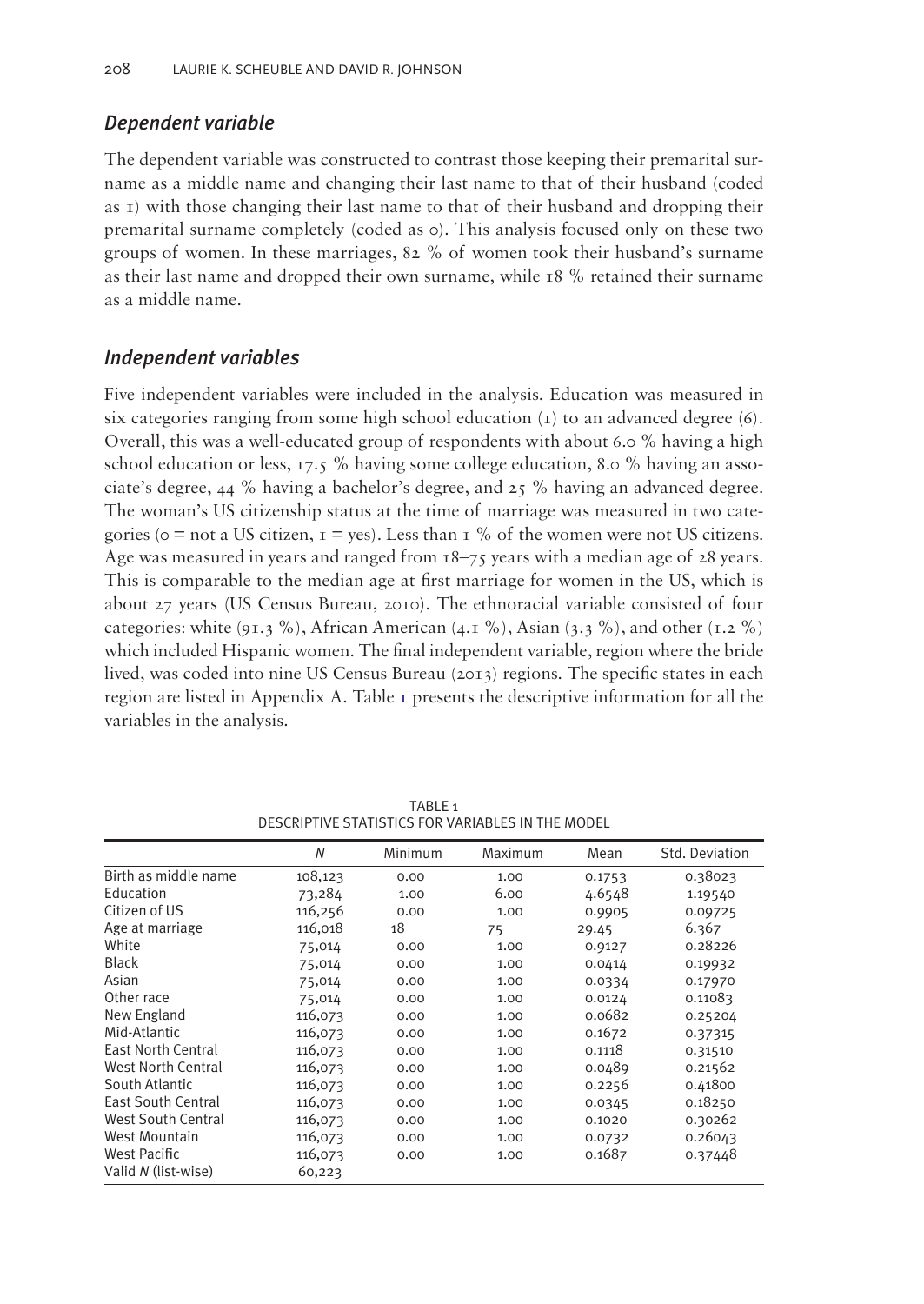## *Analysis method*

We used logistic regression analysis with name choice as the dependent variable. The dependent variable was dichotomous (kept surname as a middle name and changed last name to husband's  $(i)$ , dropped surname and changed last name to husband's  $(o)$ ). The data assumptions of the logistic regression statistical procedure were met by our data. The model included a dichotomous outcome variable where each woman could fit into one of two categories, we also had five independent variables that were assumed to be linearly related to the log odds of the dependent variable. All independent variables in our model were entered into the model simultaneously so the effect of each independent variable was adjusted for all independent variables included. Logistic regression coefficients estimated the effect of each independent variable on the odds of keeping the birth surname as a middle name and the statistical significance of these effects (Menard, [1995](#page-12-22)).

## <span id="page-7-1"></span>Findings

Table [2](#page-7-0) presents the logistic regression model estimating the effects on name choice of education, whether or not the woman was a US citizen, age of the woman at the time of marriage, race, and region in the US where the woman lived. We focused on the odds ratios (ORs) to interpret the effect of each of the independent variables. For each increase in educational attainment category, women were 1.5 times (OR 1.532;  $p \le 0.001$ ) more likely to keep their premarital surname as a middle name, indicating a strong relationship between educational attainment and this naming choice. The effect of marital age was

<span id="page-7-0"></span>TABLE 2 LOGISTIC REGRESSION OF INDEPENDENT VARIABLES ON KEEPING SURNAME AS A MIDDLE NAME ( $o = NO$ ,  $1 =$  YES; N = 60,223)

|                                       | B       | Odds Ratio | Sig.  |  |
|---------------------------------------|---------|------------|-------|--|
| Education                             | 0.43    | 1.53       | $***$ |  |
| Citizen (o = $no, 1 = ves$ )          | $-0.10$ | 0.91       |       |  |
| Aqe                                   | 0.20    | 1.22       | $***$ |  |
| Age squared/100                       | $-0.20$ | 1.00       | $***$ |  |
| Age $(1 = 60+)$ $(0 = 59$ or younger) | 1.91    | 6.76       | $***$ |  |
| Ethnoracial group                     |         |            |       |  |
| White (reference)                     |         | 1.00       |       |  |
| African American                      | $-0.52$ | 0.59       | $***$ |  |
| Asian American                        | 1.00    | 2.72       | $***$ |  |
| Other race                            | 0.52    | 1.68       | $***$ |  |
| Region                                |         |            |       |  |
| West North Central (reference)        |         | 1.00       |       |  |
| New England                           | 1.00    | 2.73       | $***$ |  |
| Mid-Atlantic                          | 0.55    | 1.73       | $***$ |  |
| <b>East North Central</b>             | 0.39    | 1.48       | $***$ |  |
| South Atlantic                        | 1.71    | 5.53       | $***$ |  |
| <b>East South Central</b>             | 1.96    | 7.06       | $***$ |  |
| <b>West South Central</b>             | 1.44    | 4.24       | $***$ |  |
| <b>West Mountain</b>                  | 0.65    | 1.91       | $***$ |  |
| <b>West Pacific</b>                   | 0.74    | 2.10       | $***$ |  |
| Constant                              | $-8.06$ | 0.00       |       |  |
| Nagelkerke R sq.                      | 0.13    |            |       |  |
|                                       |         |            |       |  |

\*\*\*sig. at  $p \leftarrow$  0.001; \*\*sig. at  $p \leftarrow$  0.01; \*sig. at  $p \leftarrow$  0.05.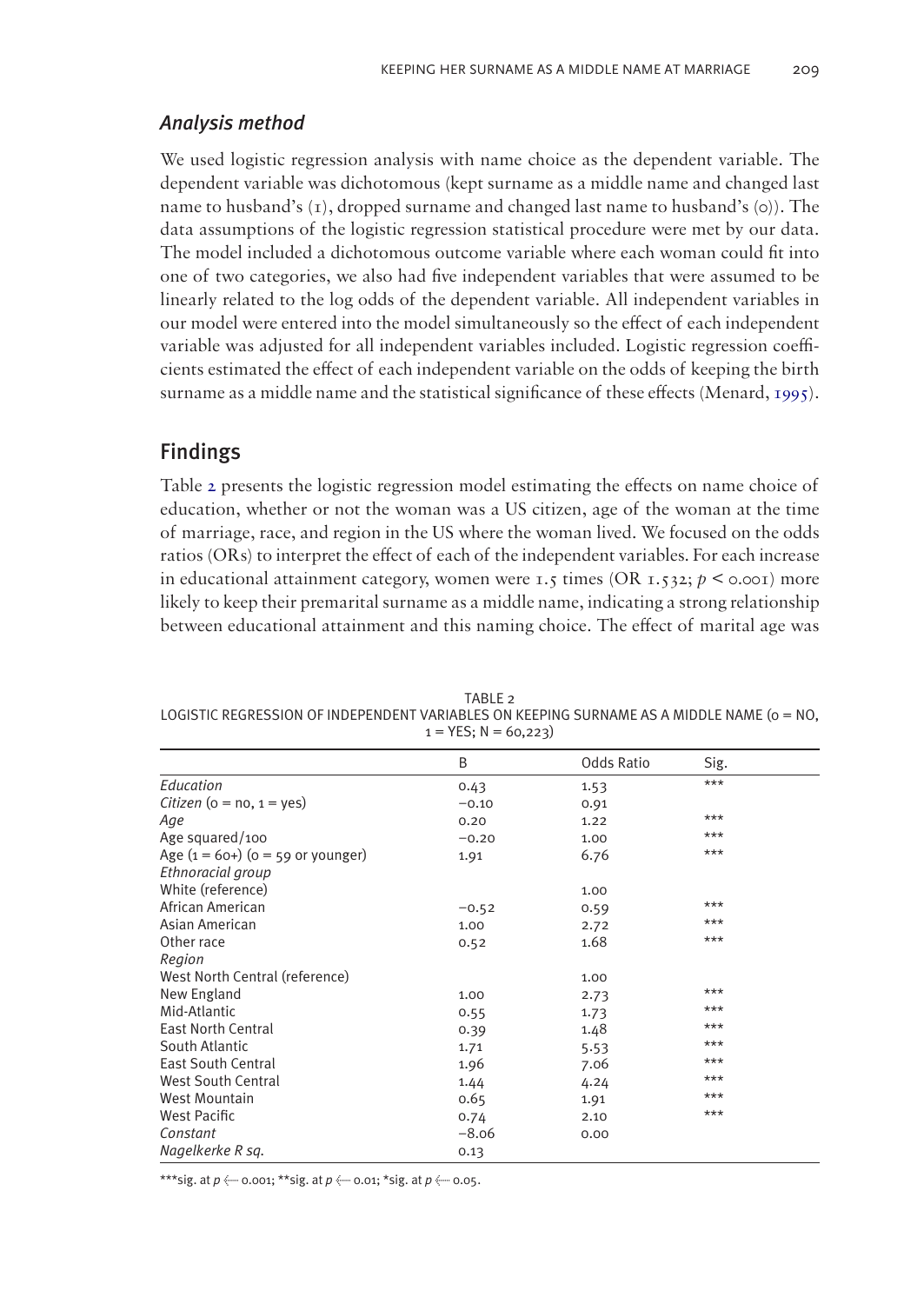also significant but more complex and appeared to show a nonlinear pattern. To permit estimation of a curvilinear relationship in the logistic regression model, we included both age at marriage and age at marriage squared in the model. The relationship was curvilinear as shown by the significant effect of the age-squared term in the equation. Because of the nonlinear pattern observed, which could not be reproduced only with the linear and squared terms, we also included a dummy variable for women marrying at 60 or over in the model, which was also statistically significant (OR  $1.911$ ;  $p < 0.001$ ). This shows that, in addition to the basic curvilinear effect of age at marriage, marrying at over 60 nearly doubled the odds of this middle name choice. This can be more clearly seen in Figure [1](#page-8-0) which shows this pattern. The percentage of women keeping their surname as a middle name peaked when they married between the ages of  $35-39$  and then declined until around marriage at age 50 when it again began to rise. Those in the age group of 70 or older at marriage were as likely to use this naming practice as those between the ages of 30–39.

The next variable included in the analysis was the ethnoracial category with whites treated as the reference group. African Americans were 41 % less likely than whites to retain their surname as a middle name (OR  $\circ$ , 593;  $p \leq \circ \circ \circ$ ). In contrast, Asian Americans were 2.7 times more likely (OR 2.72;  $p \le 0.001$ ) and Hispanic women and women who selected other race were 1.7 times more likely to keep their surname as a middle name when they married (OR  $1.679$ ;  $p <$  0.001). This pattern is shown in Figure [2.](#page-9-0) Asian Americans were more likely than any other racial/ethnic group to keep their premarital surname as a middle name.

The final variable in the model was the women's region of residence. We used the detailed census definitions of regions and examined nine regions with West North Central as the omitted (reference) category. Women in every other region were significantly



<span id="page-8-0"></span>GRAPH 1 Percent keeping surname as middle name at marriage.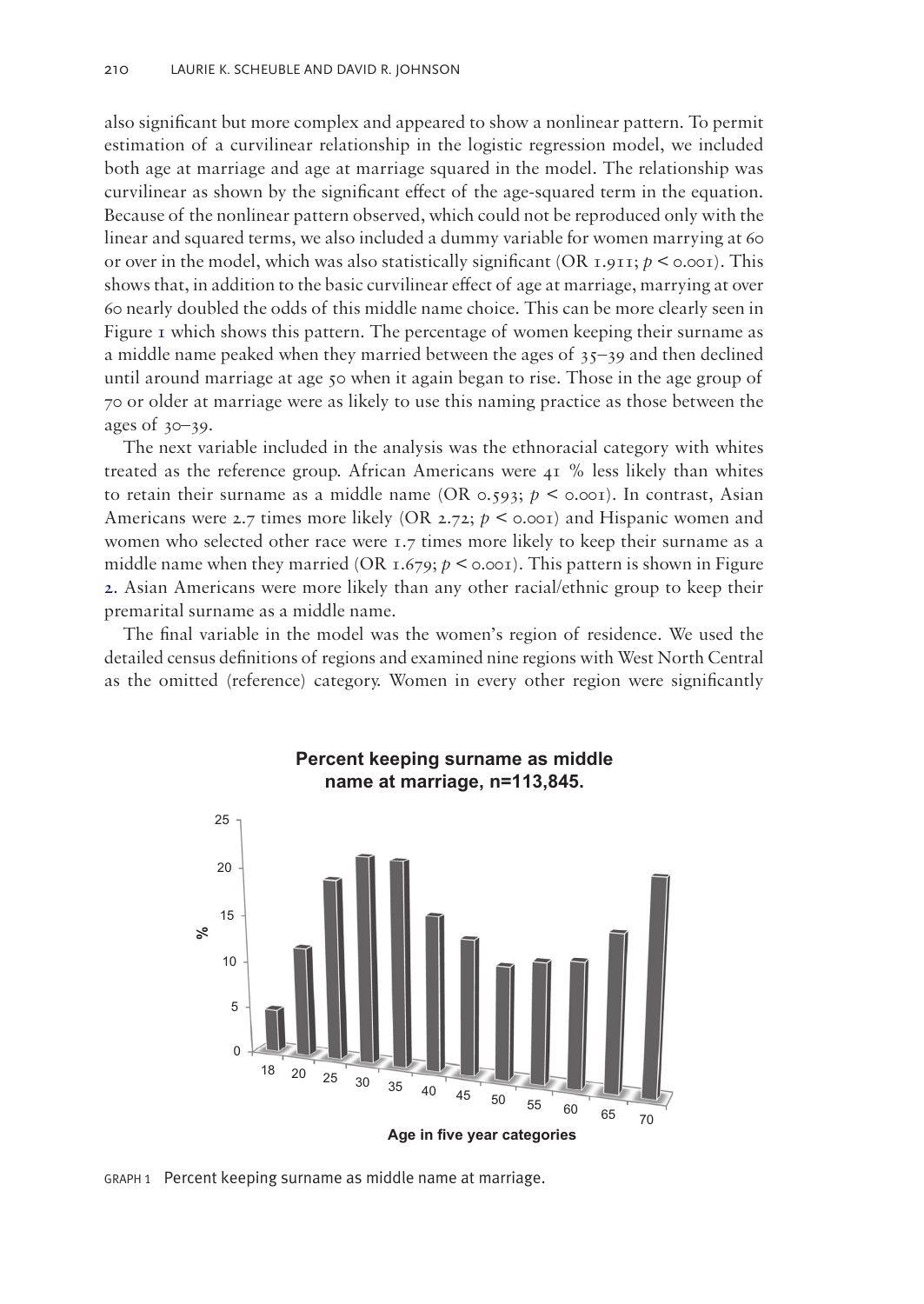

<span id="page-9-0"></span>GRAPH 2 Ethnoracial group by pre-marital surname as a middle name.

 $(p \leq 0.001)$  more likely to retain their surname as a middle name than women in the West North Central region. The greatest differences were among women in the three Southern regions who were substantially more likely to keep their surname as a middle name. These varied from being seven times more likely in the East South Central region to 4.2 times more likely in the West South Central region. This is evidence of a strong effect of being from the South. Smaller, but still significant, regional effects were found for New England and the West Pacific regions, in each of which use of the middle name pattern was over twice as likely as for those found in the West North Central region. Figure [3](#page-10-0) depicts this regional pattern as observed in these data.

## **Discussion**

<span id="page-9-1"></span>Naming decisions for women at the time of their marriage can involve a balance between traditional norms and self-identity. Previous research has focused on the nontraditional option, women retaining their birth surnames as a last name at marriage, and the normative option, changing their last name to that of their husband. Women also have the option of balancing these sometimes conflicting expectations by retaining their premarital surname as a middle name. As found in previous research, this choice may serve as a balance between maintaining their own identity and assuming a new identity with their husband (Foss and Edson, [1989;](#page-12-14) Laskowski, [2010;](#page-12-16) Suter, [2004](#page-13-9)). Little empirical research has focused on this naming pattern and we add to this literature by examining predictors of women retaining their birth surname as a middle name. Our findings are consistent with those from previous research examining the percentage of women keeping their surname as a middle name. Sixteen percent of the women in our sample retained their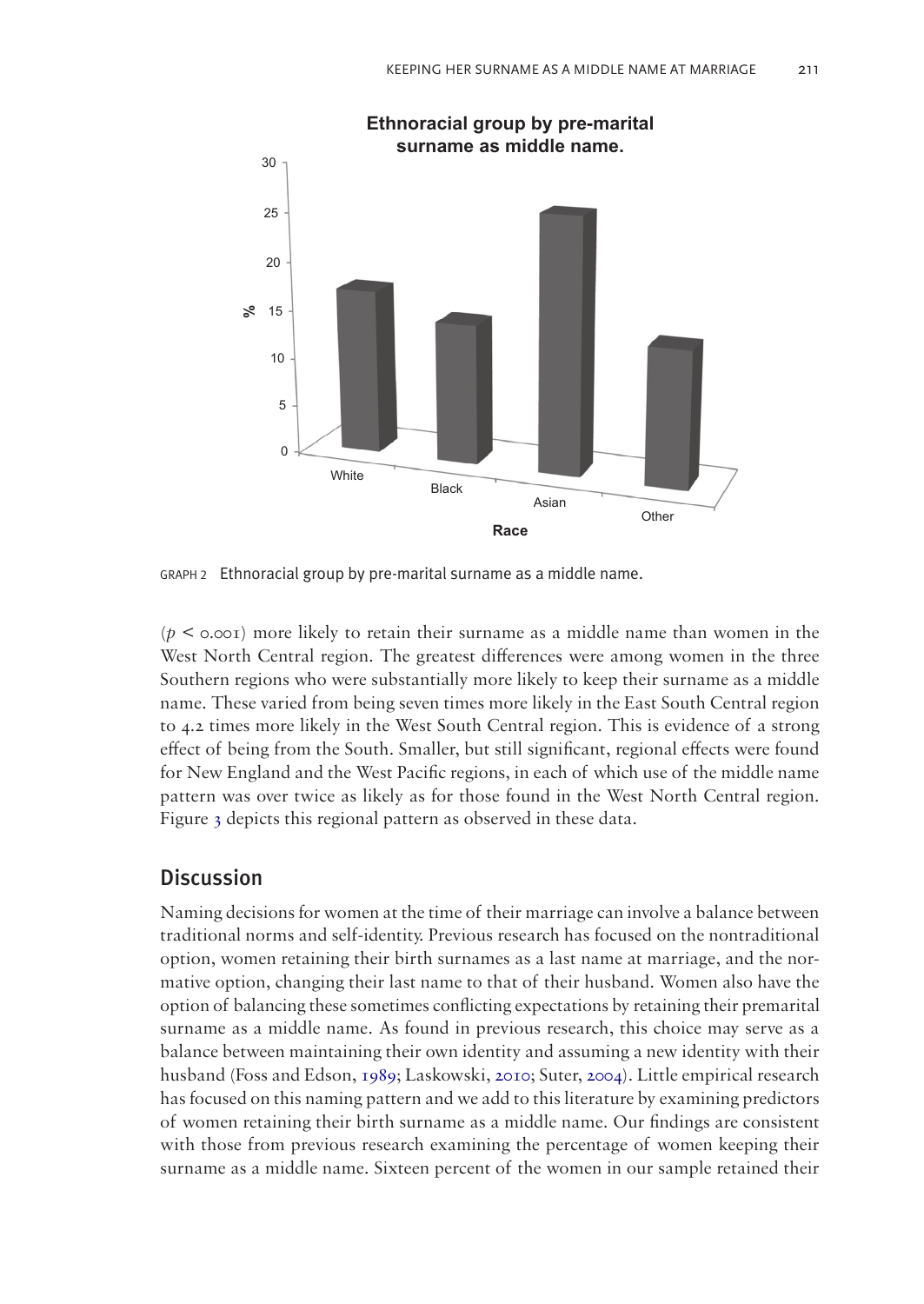

<span id="page-10-0"></span>GRAPH 3 Region by pre-marital surname as a middle name.

birth surname as their middle name when they married, as compared with  $25\%$  in the Johnson and Scheuble [\(1995](#page-12-2)) research and 17 % in the Hoffnung [\(2006](#page-12-5)) research. As hypothesized, women with higher levels of education were more likely to retain their birth surname as a middle name as compared to those with lower levels of education. This is consistent with previous research on women who kept their birth surname which found a similar pattern (Gooding and Kreider, [2009;](#page-12-1) Hoffnung, [2006](#page-12-5); Johnson and Scheuble, [1995](#page-12-2)). Well-educated women are more likely to have an occupation where they have established an identity and consequently do not want to lose their tie to their occupation. Also, women with higher levels of education are more likely to have been exposed to other women in the academic setting who have made a nontraditional last name choice. It has been found elsewhere that more education leads to greater exposure to gender role myths and increases egalitarianism [\(Bolzendahl and Myers, 2004](#page-12-10); Davis and Greenstein, [2009](#page-12-23)).

<span id="page-10-1"></span>We also tested the relationship between being a US citizen and keeping one's birth surname as a last name, hypothesizing that women who were US citizens would be less likely to keep their birth surnames as a middle name than their counterparts. This hypothesis was not supported. In part, this may reflect that less than  $\tau$  % of the women in the sample were non-US citizens. Since we do not know the country of citizenship for the non-US citizens, it is also possible that the majority of the noncitizens in our sample came from countries which practice the same naming norms as the US. It is also possible that the bride dropped her birth surname to aid in assimilation to a new country or to underscore the importance of following normative behaviors within the US (Nelson and Otnes, [2005\)](#page-12-24).

<span id="page-10-2"></span>Because our sample contained women from a wide range of ages at marriage, we were able to examine the effects of the age of the woman at the time of marriage on middle name choice across a broad range. As hypothesized, women who were older when they married were more likely to keep their birth surname as a middle name and this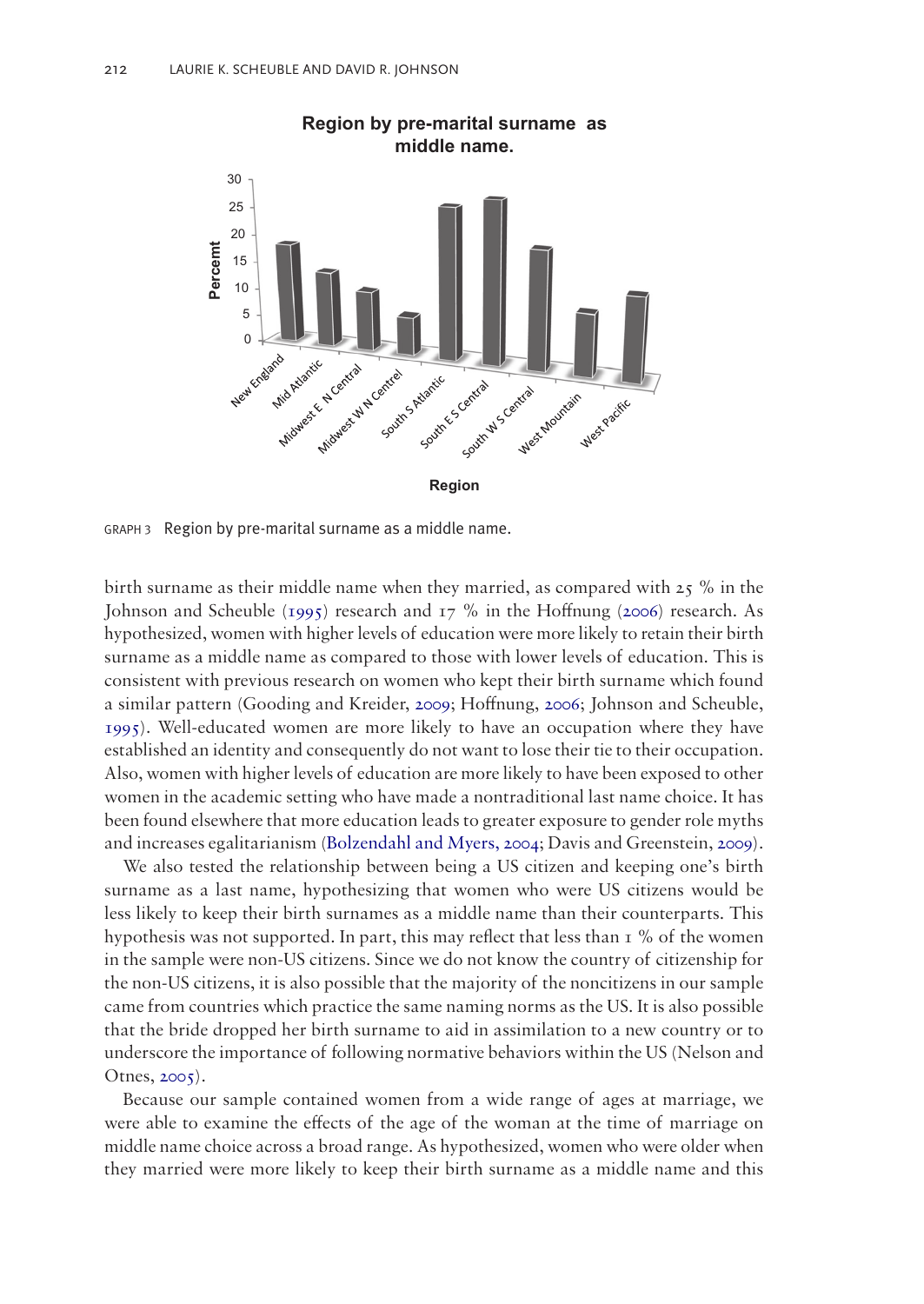relationship peaked for women who married in their 30s and then declined until around marital age 50, then increased again. An unexpected finding was the increase in keeping one's birth surname as a middle name for women who were 70 years or over when they married. We believe that this pattern may reflect women who remarried after the death of their spouse and, because they had carried their previous husband's surname for many years, wanted to retain this part of their identity. It is also likely that these women had children with the last name of their deceased husband and keeping this name in some way was important for continuity with their children's name. Keeping their surname as a middle name and taking their new husband's last name represents a link between past and current identities and also satisfies cultural expectations. Unfortunately, we cannot test this directly as there was no information on previous marriages or children in the database used for this study.

We also examined the effect of race and ethnicity on use of premarital surname as a middle name. We hypothesized that whites would be the least likely to use their premarital surname as compared to other races and ethnicities. There was support for this hypothesis with the exception of African American women who were less likely to use this naming pattern. Consistent with the findings from previous research (Gooding and Kreider, [2009](#page-12-1)), Asian Americans were the most likely to keep their premarital surname as a middle name. In some Asian countries, women keep their birth surname at marriage (Lauderdale and Kestenbaum, [2000\)](#page-12-12), which may reflect the desire of these women of Asian origin to follow both US and Asian traditions when selecting a marital name. African American women may be the least likely to keep their premarital surname as a middle name due to their low rates of marriage and the significance of marriage as a social unit (Bank, 2012; Edin and Kefalas, [2011](#page-12-23)). These women may want to establish their family as the important social unit and consequently give up their premarital surname in order to demonstrate that they are indeed a married couple.

The last variable we examined was the US region of the marrying couple. As hypothesized, women in the South were substantially more likely than women in the rest of the country to keep their birth surname as a middle name. This finding is consistent with research examining women keeping their birth surname as a last name (Johnson and Scheuble, [1995](#page-12-2)) and with popular press articles (Holway, [2013](#page-12-21)). We expect that this represents the continuation across generations of a Southern subcultural expectation which may have its origins in landed families and strong ties to family name found in the agricultural South.

Future research should focus on motivations for women keeping their birth surname as a middle name when they marry. This decision may represent a compromise between adhering to normative gender role expectations and maintaining one's identity. More empirical attention is needed to determine the rationale for these marital naming decisions. Because of the unusual pattern noted in the South and, to some extent, in New England, further historical research is needed to examine the origins and persistence of this naming practice more closely.

## Acknowledgements

Data from this research were provided by Danielle Tate, Founder and President of MissNowMrs.com.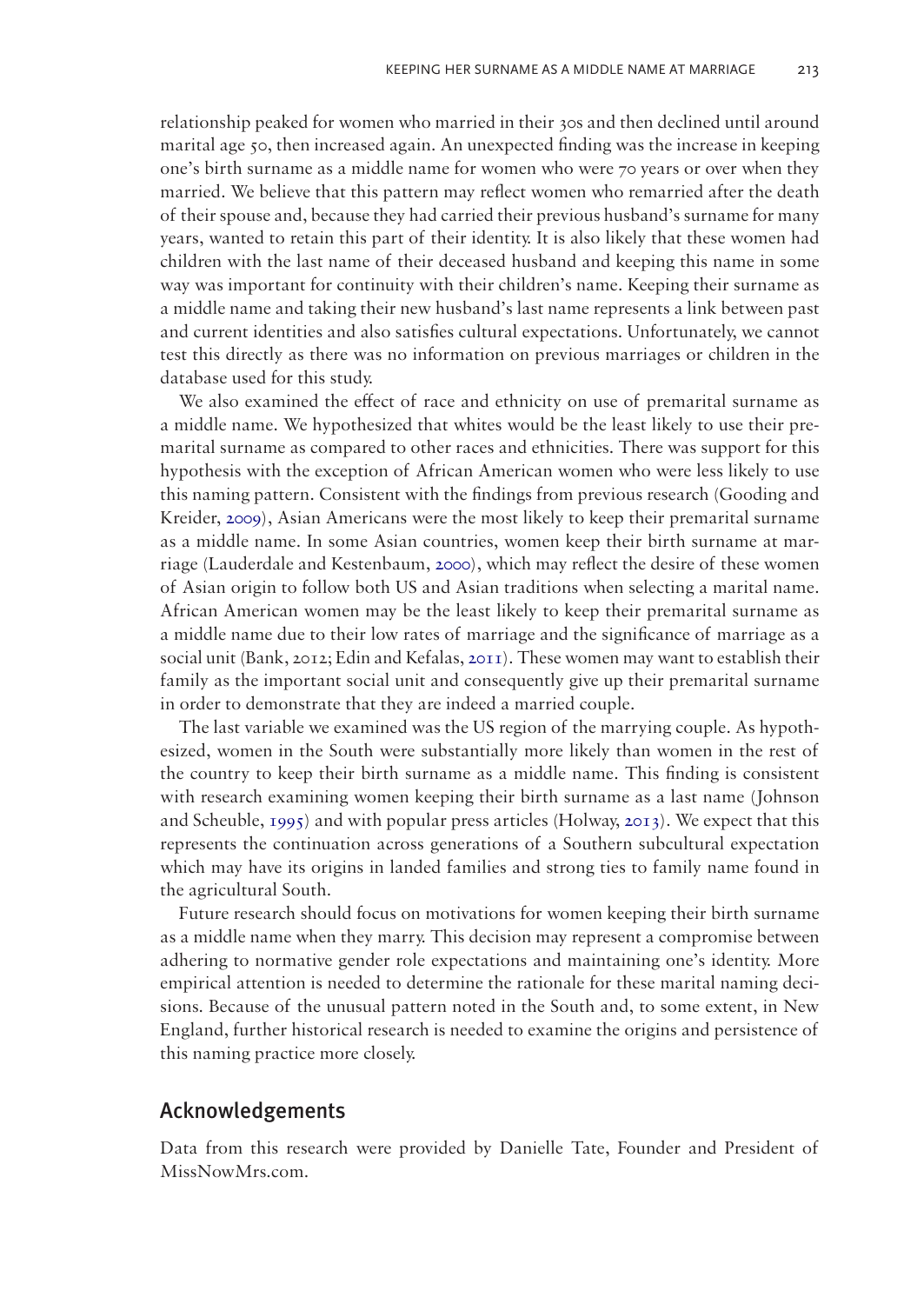## Bibliography

- <span id="page-12-3"></span>Abel, Ernest L., and Michael L. Kruger. [2011](#page-1-0). "Taking Thy Husband's Name: The Role of Religious Affiliation." *Names: A Journal of Onomastics 59*: 12–24.
- <span id="page-12-17"></span>Arichi, Masumi. [1999.](#page-4-0) "Is It Radical: Women's Right to Keep Their Own Surnames after Marriage." *Women's Studies International Forum 22*: 411–415.
- <span id="page-12-10"></span>Banks, Ralph. [2012.](#page-2-0) *Is Marriage for White People? How the African American Marriage Decline Affects Everyone*. New York: Plume-Penguin Publishing.
- Bolzendahl, Catherine, and Daniel Myers. 2004. "Feminist Attitudes and Support for Gender Equality: Opinion Change in Women and Men, 1974–1998." *Social Forces*, 83: 759–790.
- <span id="page-12-0"></span>Brightman, Joan. [1994](#page-0-0). "Why Wives Use Their Husbands' Names." *American Demographics* 16: 9–10.
- <span id="page-12-23"></span>Davis, Shannon, and Theodore Greenstein. [2009](#page-10-1). "Gender Ideology: Components, Predictors, and Consequences." *Annual Review of Sociology* 35: 87–105.
- <span id="page-12-7"></span>Edin, Kathryn, and Maria Kefalas. [2011](#page-1-1). *Promises I Can Keep: Why Poor Women Put Motherhood before Marriage*. Oakland, CA: University of California Press.
- <span id="page-12-8"></span>Etaugh, Claire, Judith S. Bridges, Myra Cummings-Hill, and Joseph Cohen. [1999.](#page-1-2) "Names Can Never Hurt Me? The Effects of Surname Use on Perceptions of Married Women." *Psychology of Women Quarterly* 23(4): 819–823.
- <span id="page-12-14"></span>Forbes, Gordon B., Leah E. Adams-Curtis, Kay B. White, and Nicole R. Hamm. [2002.](#page-2-1) "Perceptions of Married Women and Married Men with Hyphenated Surnames." *Sex Roles* 46: 167–175.
- <span id="page-12-4"></span>Foss, Karen A., and Belle A. Edson. [1989.](#page-1-3) "What's in a Name? Accounts of Married Women's Name Choices." *Western Journal of Speech Communication* 53: 356–373.
- <span id="page-12-1"></span>Goldin, Claudia, and Maria Shim. [2004.](#page-0-1) "Making a Name: Women's Surnames at Marriage and Beyond." *Journal of Economic Perspectives* 18: 143–160.
- <span id="page-12-5"></span>Gooding, Gretchen E., and Rose M. Kreider. [2009](#page-1-4). "Women's Marital Naming Choices in a Nationally Representative Sample." *Journal of Family Issues* 20: 1–21.
- <span id="page-12-21"></span>Hoffnung, Michele. [2006](#page-5-0). "What's in a Name? Marital Name Choice Revisited." *Sex Roles* 55: 817–825.

<span id="page-12-2"></span>Holway, Laura. [2013](#page-0-2). "The Middle (Name)." In *A Practical Wedding*, <[http://apracticalwedding.com/2013/04/](http://apracticalwedding.com/2013/04/changing-your-middle-name) [changing-your-middle-name>](http://apracticalwedding.com/2013/04/changing-your-middle-name) (Accessed June 30, 2016)

- <span id="page-12-6"></span>Johnson, David R., and Laurie K. Scheuble. [1995](#page-1-5). "Women's Marital Naming in Two Generations: A National Study." *Journal of Marriage and the Family* 57: 724–732.
- <span id="page-12-18"></span>Kerns, Myleah Y. [2011](#page-4-1). "North American Women's Surname Choice Based on Ethnicity and Self-Identification as Feminists." *Names: A Journal of Onomastics* 59: 104–117.
- <span id="page-12-20"></span>Kidder, Nicole. [2014.](#page-4-2) "Who to Be or Not to Be?: Not Every Bride around the World Adopts Her Husband's Surname." In *Wedding Traditions*. New York: About.com, [<http://weddingtraditions.about.com/od/ModernizingTraditions/a/](http://weddingtraditions.about.com/od/ModernizingTraditions/a/Who-To-Be-Or-Not-To-Be.htm>) [Who-To-Be-Or-Not-To-Be.htm>](http://weddingtraditions.about.com/od/ModernizingTraditions/a/Who-To-Be-Or-Not-To-Be.htm>) (Accessed June 30, 2016)
- <span id="page-12-16"></span>Kopelman, Richard E., Rita J. Shea-Van Fossen, Eletherios Paraskevas, Leanna Lawter, and David J. Prottas. [2009.](#page-3-0) "The Bride is Keeping Her Name: A 35 Year Retrospective Analysis of Trends and Correlates." *Social Behavior and Personality* 37: 687–700.
- <span id="page-12-12"></span>Laskowski, Kara A. [2010.](#page-2-2) "Women's Post-Marital Name Retention and the Communication of Identity." *Names: A Journal of Onomastics 58*: 75–89.
- Lauderdale, Diane S., and Bert Kestenbaum. 2000. "Asian Americans Ethnic Identification by Surname." *Population Research and Policy Review 19*: 283–300.
- <span id="page-12-11"></span>Lebell, Sharon. [1988.](#page-2-3) *Naming Ourselves, Naming Our Children: Resolving the Last Name Dilemma*. Berkeley, CA: Crossing Press.
- <span id="page-12-13"></span>Lillian, Donna L. [2009](#page-2-4). "Social and Regional Variation in Women's Marital Surname Choices." *LACUS Forum* 34: 147–156.
- <span id="page-12-22"></span>Maceacheron, Melanie. [2011.](#page-7-1) "Hawaii Data: Women's Marital Surname Change by Bride's Age and Jurisdiction of Residence." *Names: A Journal of Onomastics 59*: 4–11.
- <span id="page-12-15"></span>Menard, Scott. [1995](#page-3-1). *Applied Logistic Regression Analysis*. Thousand Oaks, CA: Sage Publications.
- <span id="page-12-24"></span>Mills, Sara. [2003.](#page-10-2) "Caught between Sexism, Anti-Sexism and 'Political Correctness:' Feminist Women's Negotiations with Naming Practices." *Discourse & Society* 14: 87–100.
- <span id="page-12-19"></span>Nelson, Michelle R., and Cele C. Otnes. [2005](#page-4-3). "Exploring Cross-Cultural Ambivalence: A Netnography of Intercultural Wedding Message Boards." *Journal of Business Research* 58: 89–95.
- <span id="page-12-9"></span>Noack, Turid, and Kenneth Aaskuag Wiik. [2008](#page-1-6). "Women's Choice of Surname upon Marriage in Norway." *Journal of Marriage and Family 70*: 507–518.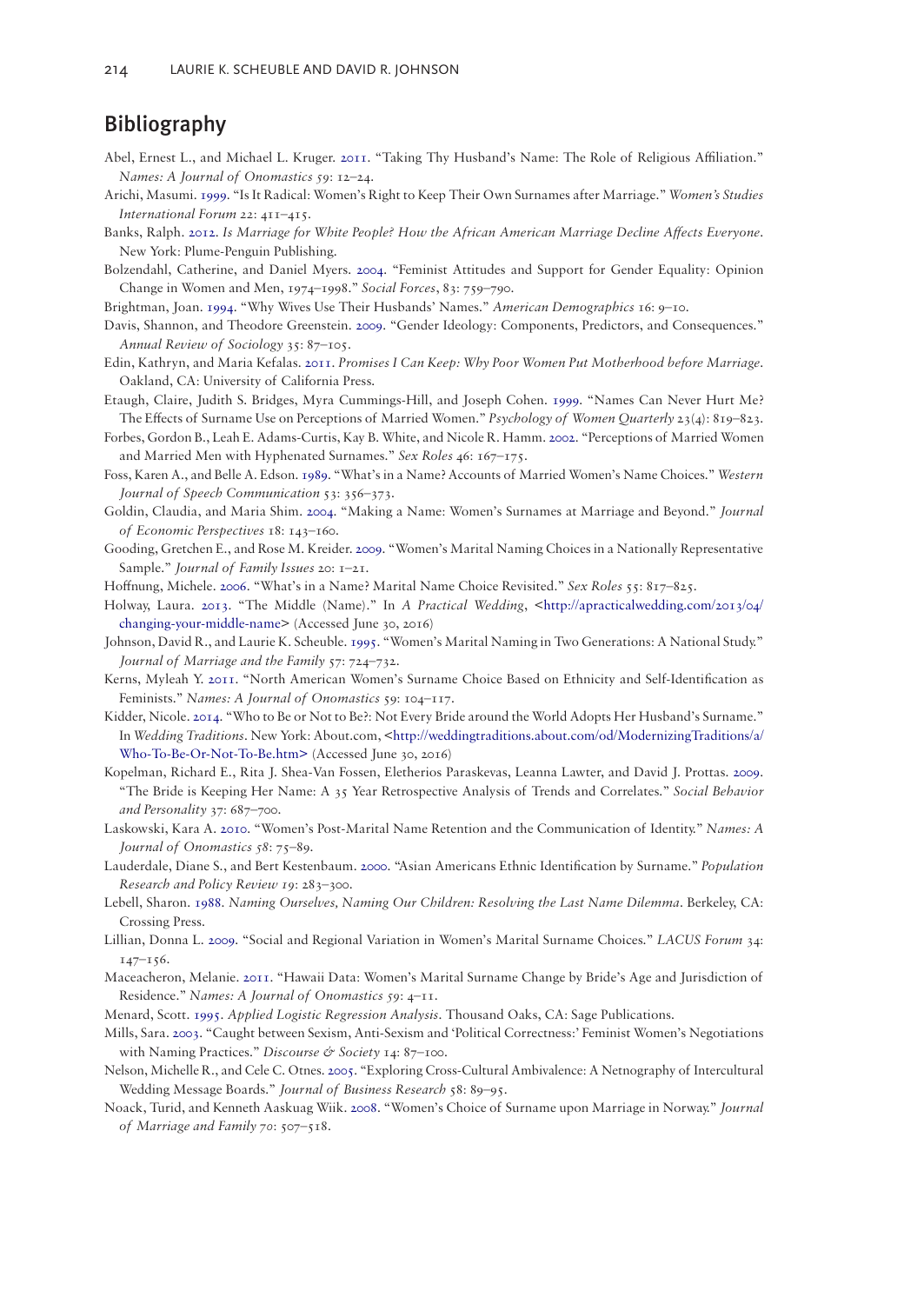- Q+A Ask Carley. 2014. "The First Year of Marriage: How to Change Name after Marriage?" *TheKnot.com*, [<http://](http://wedding.theknot.com/wedding-questions/relationship-advice/qa/give-up-middle-or-last-name.aspx) [wedding.theknot.com/wedding-questions/relationship-advice/qa/give-up-middle-or-last-name.aspx](http://wedding.theknot.com/wedding-questions/relationship-advice/qa/give-up-middle-or-last-name.aspx)> (Accessed June 30, 2016)
- Scheuble, Laurie, David Johnson, andKatherine M. Johnson. 2012. "Marital Name Changing Attitudes and Plans of College Students: Comparing Change over Time and across Regions." *Sex Role*, 66: 282–292.
- <span id="page-13-1"></span>Scheuble, Laurie, Katherine Klingemann, and David Johnson. [2000.](#page-1-7) "Trends in Women's Marital Name Choices: 1966–1996." *Names: A Journal of Onomastics* 48: 105–114.
- <span id="page-13-0"></span>Suarez, Esther. [1997](#page-1-8). "A Woman's Freedom to Choose Her Surname: Is It Really a Matter of Choice." *Women's Rights Law Reporter* 18: 233–242.
- <span id="page-13-9"></span>Suter, Elizabeth A. [2004.](#page-9-1) "Tradition Never Goes out of Style: The Role of Tradition in Women's Naming Practices." *The Communication Review* 7: 57–87.
- <span id="page-13-8"></span>Thomas, Emily. [2013](#page-5-1). "Southern Etiquette: Middle v. Maiden Name." In *Southern Weddings*, Ed. L. Casey. Tampa, FL: Southern Weddings, <<http://southernweddings.com/2013/04/15/southern-etiquette-middle-v-maiden-name>> (Accessed June 30, 2016)
- <span id="page-13-2"></span>Thorton, Arland, and Linda Young-Demarco. [2001.](#page-2-5) "Four Decades of Trends in Attitudes toward Family Issues in the United States: The 1960s through the 1990s." *Journal of Marriage and Family* 63: 1009–1037.
- <span id="page-13-6"></span>Tirosh, Yofi. [2010](#page-4-4). "A Name of One's Own; Gender and Symbolic Legal Personhood in the European Court of Human Rights." *Harvard Journal of Law & Gender* 33: 248–307.
- <span id="page-13-4"></span>Twenge, Jean M. [1997.](#page-2-6) "Mrs. His Name: Women's Preferences for Married Names." *Psychology of Women Quarterly*  $2I(3)$ :  $4I7-429$ .
- <span id="page-13-3"></span>United States Census Bureau. [2010](#page-2-7). "Median Age at First Marriage by Sex: 1890 to 2010." Washington, DC: US Census Bureau, [<https://www.census.gov/hhes/socdemo/marriage/data/acs/ElliottetalPAA2012figs.pdf>](https://www.census.gov/hhes/socdemo/marriage/data/acs/ElliottetalPAA2012figs.pdf) (Accessed June 30, 2016)
- United States Census Bureau. 2013. "Population Estimates. Geographic Terms and Definitions." Washington, DC: US Census Bureau, [<https://www.census.gov/popest/about/geo/terms.html>](https://www.census.gov/popest/about/geo/terms.html>) (Accessed June 30, 2016)
- <span id="page-13-7"></span>United States Department of Commerce, Economics, and Statistical Administration. [2010](#page-5-2) "Census Regions and Divisions of the United States," [<http://www2.census.gov/geo/pdfs/maps-data/maps/reference/us\\_regdiv.pdf](http://www2.census.gov/geo/pdfs/maps-data/maps/reference/us_regdiv.pdf)> (Accessed June 30, 2016)
- <span id="page-13-5"></span>Valetas, Marie-France. [2001.](#page-3-2) "The Surname of Married Women in the European Union." *Population and Society 367*: 1–4.

## Notes on contributors

Laurie K. Scheuble is a Senior Lecturer of Sociology at The Pennsylvania State University with research interests focusing on marital naming, marriage and family, and infertility. Data from this research were provided by Danielle Tate, Founder and President MissNowMrs.com.

David R. Johnson is Professor of Sociology, Demography and Human Development and Family Studies at The Pennsylvania State University with research interests in marital naming, marriage over the life course, child neglect, and longitudinal and missing data methods.

Corresponding author. Laurie K. Scheuble, 211 Oswald Tower, Sociology Department, The Pennsylvania State University, University Park, PA 16801. Email: [lks12@psu.edu](mailto:lks12@psu.edu)